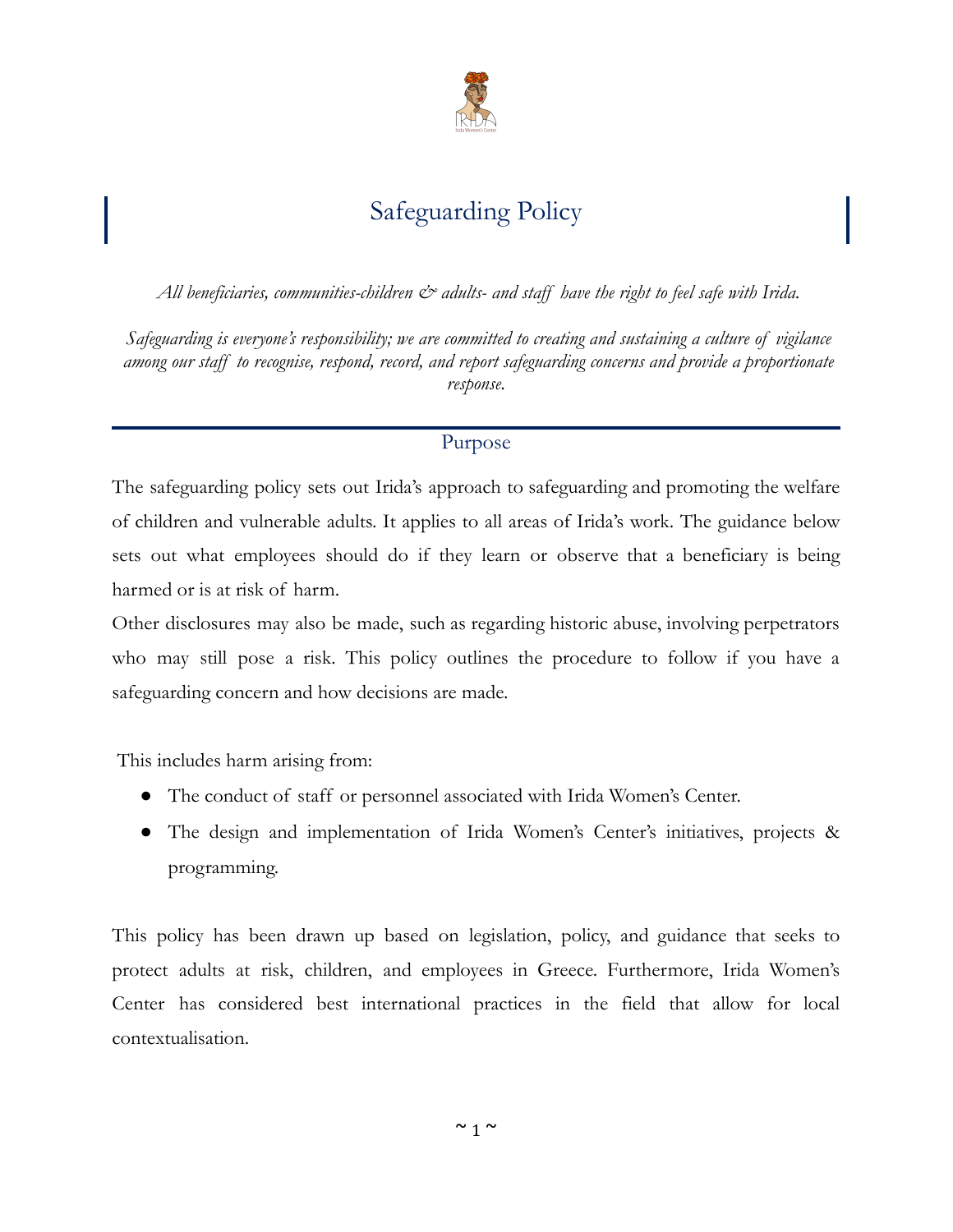

### **What Is Safeguarding and What Does It Mean for Irida Women's Center?**

Safeguarding can be explained as "the range of measures in place to protect people in a charity or those it comes into contact with, from abuse and maltreatment of any kind."<sup>1</sup> In the NGO sector in general, we understand it to mean taking all reasonable steps to prevent harm to protect people, especially vulnerable adults, and children, from that harm and to respond appropriately when harm does occur.

#### **A person's conduct endangers a vulnerable adult if it:**

- harms a vulnerable adult
- causes a vulnerable adult to be harmed
- puts a vulnerable adult at risk of harm
- attempts to harm a vulnerable adult
- incites another person to harm a vulnerable adult.

#### **A person's conduct satisfies the 'harm test' if they are thought likely to:**

- harm a vulnerable adult
- cause a vulnerable adult to be harmed
- put a vulnerable adult at risk of harm
- make an attempt to harm a vulnerable adult
- incite another person to harm a vulnerable adult.

<sup>1</sup> BWB & Bond: 'Safeguarding a summary for Trustees': https://www.bwbllp.com/file/safeguarding-for-trustees-pdf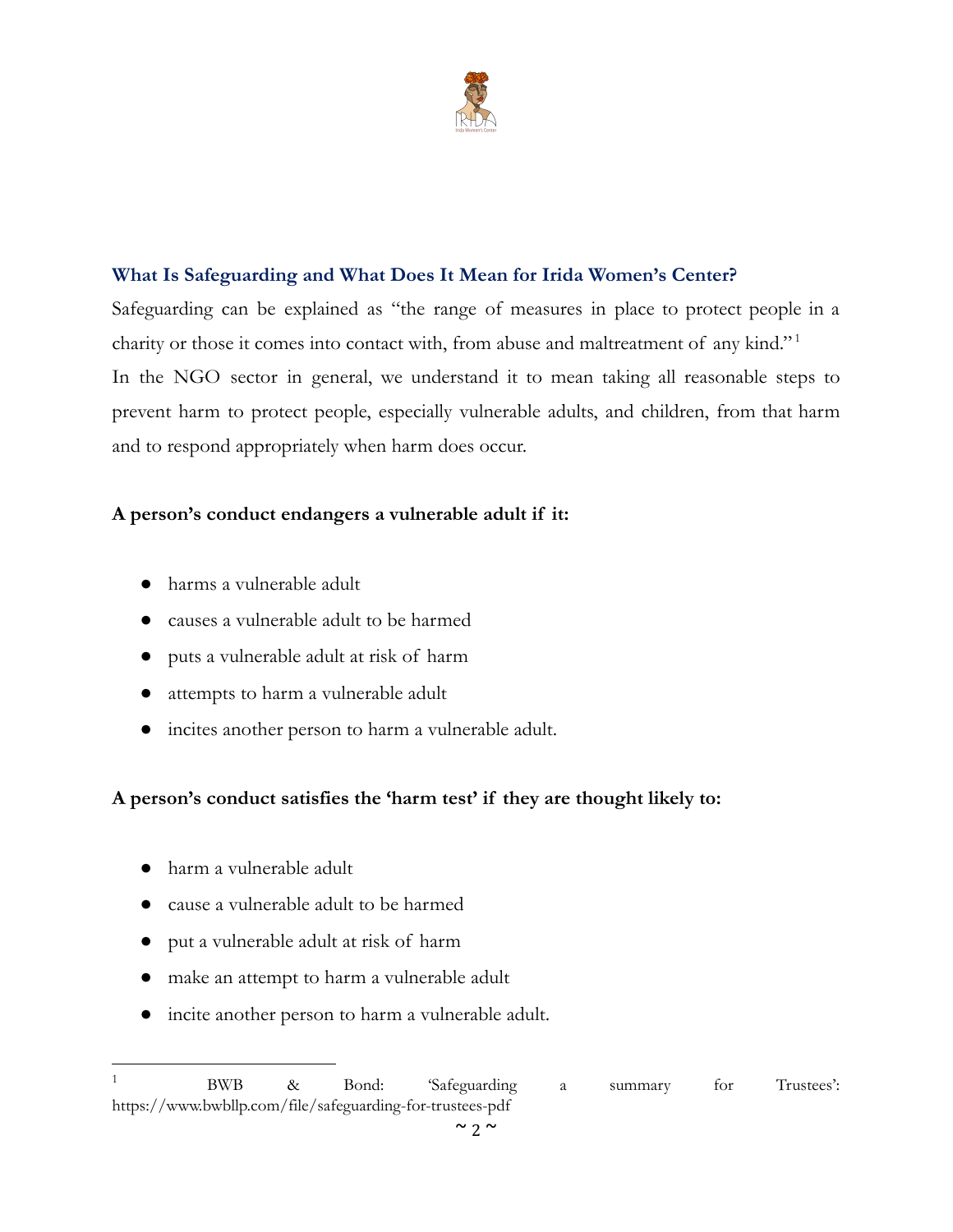

**Any psychological abuse that is racist, sexist, or linked to a person's sexuality, disability, religion, ethnic origin, gender, culture, or age, is discriminatory.**

In the context of Irida Women's Center, it is **imperative** that our focus **be** on protection and prevention from harm, exploitation, abuse, and discrimination:

- No harm/exploitation/abuse to vulnerable communities.
- No harm/exploitation/abuse to children.
- No harm to Irida Women's Center's staff and personnel.
- Protection from sexual exploitation and any form of abuse & violence.

These four policies give us further guidance on how to ensure Irida Women's Center is safe for adults at risk, children, and staff. The current document provides measures to protect against a variety of risks common to the sector and matters of law.

# Scope of Application

The safeguarding policy applies equally and with no exceptions to:

- The board of trustees.
- All staff contracted by Irida Women's Center.
- All personnel associated with Irida Women's Center, including but not limited to i.e., external trainers, consultants; volunteers; contractors; and visitors including but not limited to donors, journalists, staff relatives, and researchers.
- Beneficiaries and community members.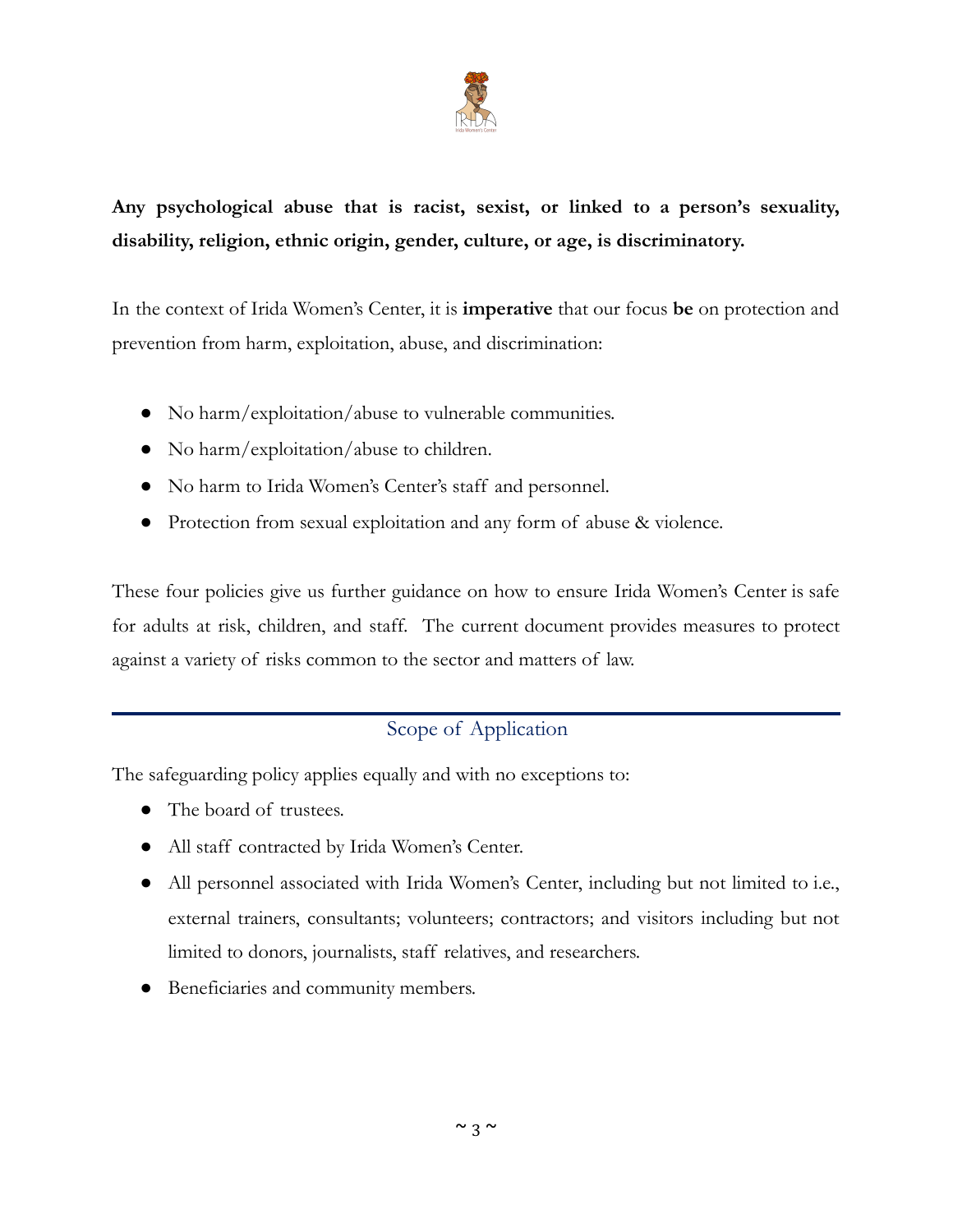

# Review & Approval

This policy will be reviewed, approved, and endorsed by the Irida Women's Center's Head of Protection annually, or when there are changes in applicable legislation and/or regulatory guidance. This document will also be reviewed by the Irida Women's Center executive management team after any safeguarding incident is reported and/or investigated.

# Policy Statement

Irida Women's Center believes that everyone we encounter, regardless of age, gender identity, disability, sexual orientation, or ethnic origin has the right to be protected from all forms of harm, abuse, neglect, and exploitation. Irida Women's Center will not tolerate abuse, mistreatment, and exploitation by staff or associated personnel.

To reiterate, Irida Women's Center's safeguarding policy includes:

- No harm to communities.
- No harm to children.
- No harm to Irida Women's Center's staff and personnel.
- Protection from sexual exploitation and any form of abuse & violence.

Irida Women's Center commits to addressing safeguarding throughout its work, through the three pillars of:

- *1. Prevention*
- *2. Reporting*
- 3. *Response*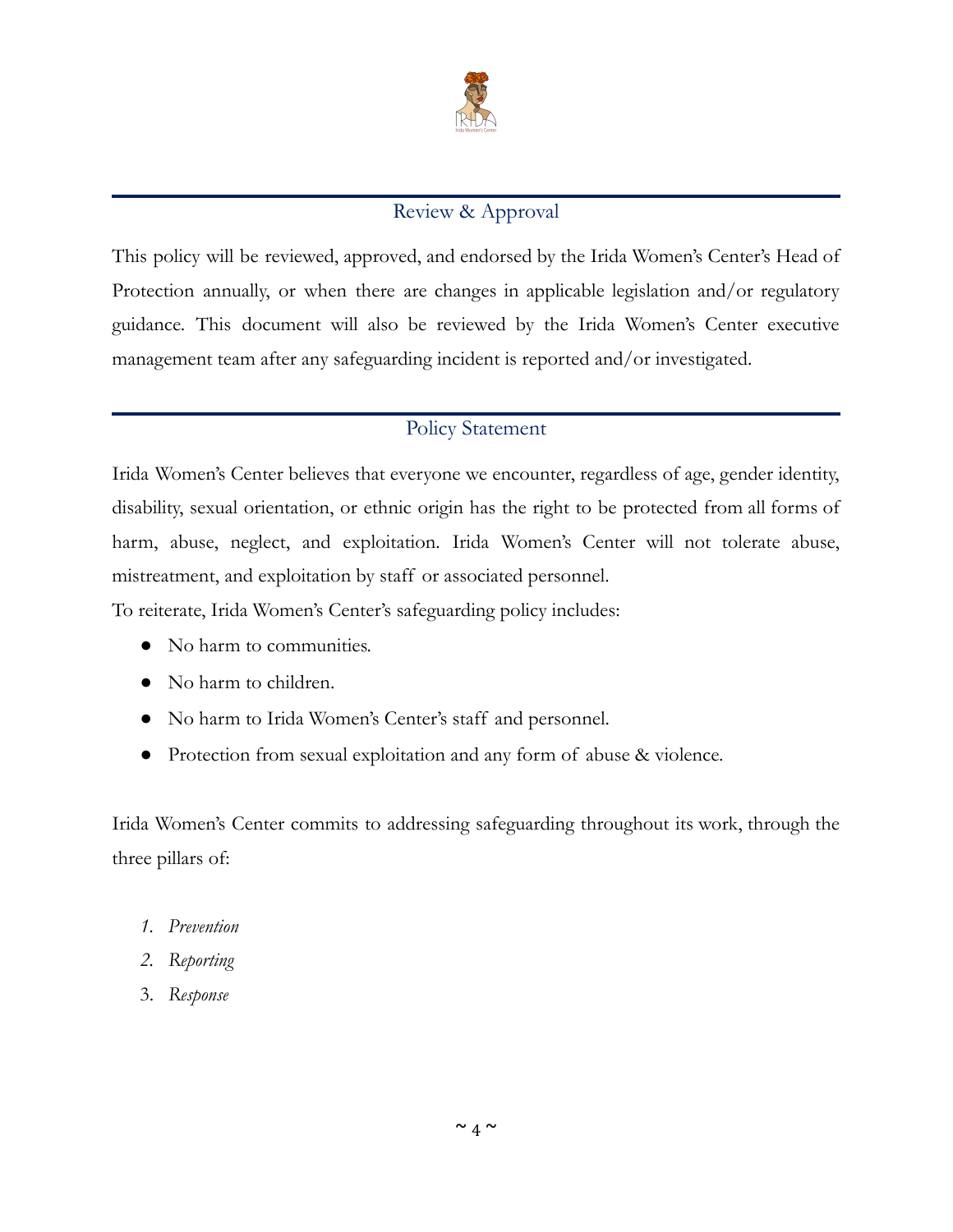

# Responsibilities for effective Prevention & Report

Irida Women's Center will:

- Ensure all staff have access to, are familiar with, and know their responsibilities within this policy.
- Ensure all staff and associated personnel are familiar with the identifying process.
- Ensure all beneficiaries and community members are familiar with, and fully comprehend the main points of the policy.
- Implement its initiatives, projects, and programming in a way that protects people from any risk of harm that may arise.
- Implement appropriate safeguarding procedures when recruiting, managing, and deploying staff and associated personnel.
- Ensure staff receive orientation on safeguarding at a level commensurate with their role in the organization.
- Appoint one or more Designated Person(s) to ensure that safeguarding is given a high priority within Irida Women's Center.
- Follow up on reports of safeguarding concerns promptly and according to due process.

# Staff Responsibilities

## **Safeguarding Adults**

Irida Women's Center's staff and associated personnel must not:

- Sexually abuse or exploit adults at risk.
- Subject a vulnerable adult to physical, emotional, or psychological abuse or mistreatment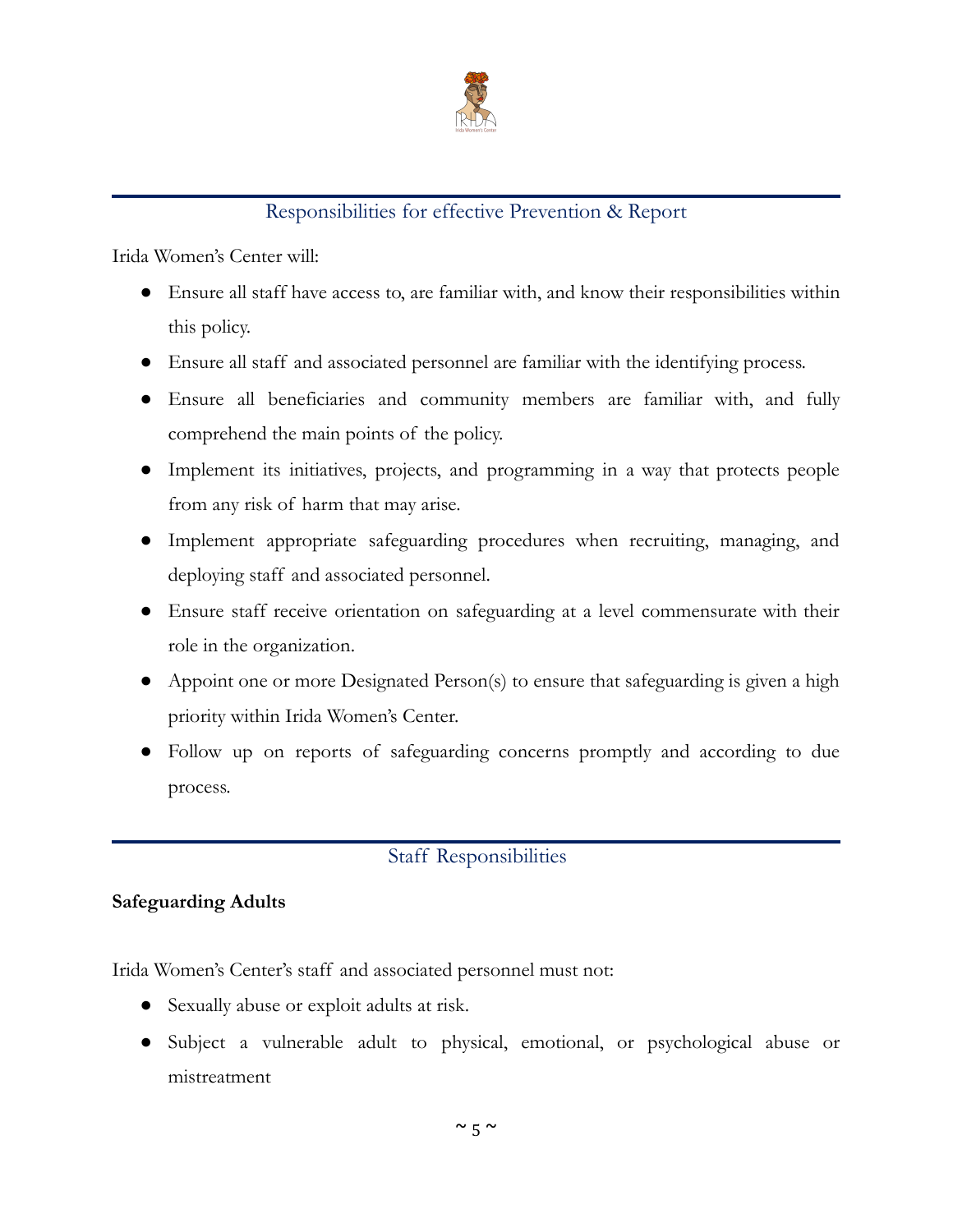

- Engage beneficiaries in any commercially exploitative activities.
- Implement programming or activities that can harm the beneficiaries.
- Store with safety and confidentiality beneficiaries' personal information for as far as they are active members of the Irida community. Staff and associated personnel can use the information accordingly and only for professional purposes, after the beneficiary signs the consent form.

In case the beneficiary leaves the country or remains inactive for more than six months, their personal information is automatically deleted from our database.

Publicise/publish private information, visual or audio material of the beneficiaries without their permission or signing in advance the media release form. Signing the media release form is not binding. Beneficiaries can recall their decision at any time. Private information, visual or audio material must be used only for professional purposes.

Irida Women's Center staff and associated personnel must:

- Create and maintain an environment of safety, trust, and equality.
- Ensure that beneficiaries and community members are familiar with, and fully comprehend the main points of the policy by offering debriefing sessions for most of the beneficiaries and specialized training for the focal points of the community.
- Follow the identifying process, paying attention to potential signs that could be indicators of a protection incident.
- Be proactive in implementing the safeguarding policy.

*Staf and associated partners must report concerns or indications to the Head of Protection (incidents between* beneficiaries) or Head of HR (incidents between staff  $\mathcal{C}^*$  beneficiary or staff  $\mathcal{C}^*$  staff) formally, by filling the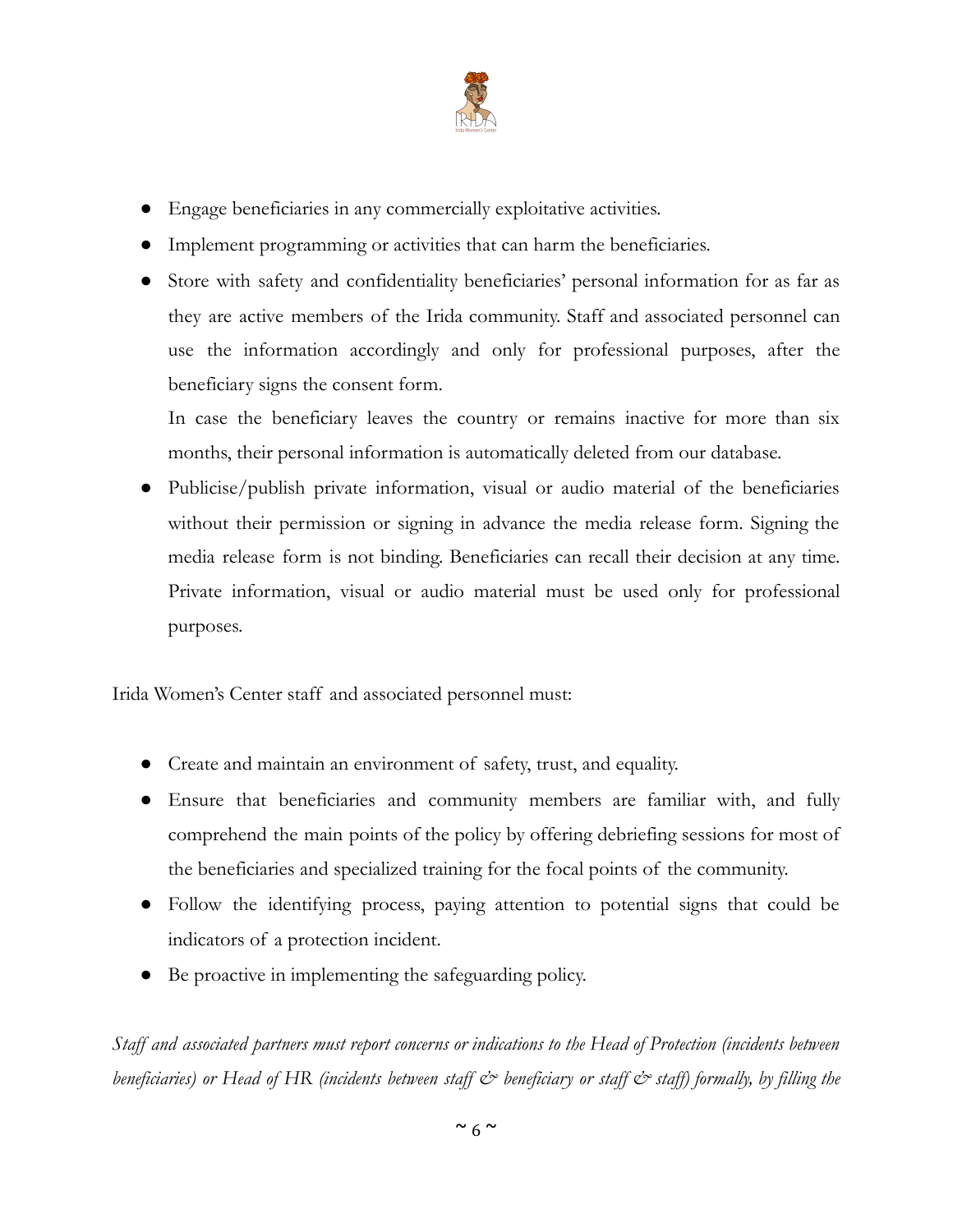

incident report. All staff and associated partners have access to it regardless of their positions. The process *happens with discretion and confidentiality.*

## **Safeguarding Children**

Irida Women's Center staff and associated personnel must not:

- Engage in sexual activity with anyone under the age of 18.
- Mistaken belief in the age of a child is no defense.
- Sexually abuse or exploit children.
- Subject a child to physical, emotional, or psychological abuse or mistreatment.
- Engage in any commercially exploitative activities with children including child labor or trafficking.
- **●** Publicise/publish private information, visual or audio material of the children without children's permission, legal guardian's written consent (signing the Media Release form on behalf of the child). Signing the media release form is not binding. Beneficiaries can recall their decision at any time. Private information, visual or audio material must be used only for professional purposes.

Irida Women's Center staff and associated personnel must:

- Create and maintain an environment of safety, trust, and equality.
- Follow the identifying process, paying attention to potential signs that could be indicators of an incident.
- Be proactive in implementing the safeguarding policy.

*Staf and associated partners must report concerns or indications to the Head of Protection (incidents between* beneficiaries) or Head of HR (incidents between staff  $\mathcal{C}^*$  beneficiary or staff  $\mathcal{C}^*$  staff) formally, by filling the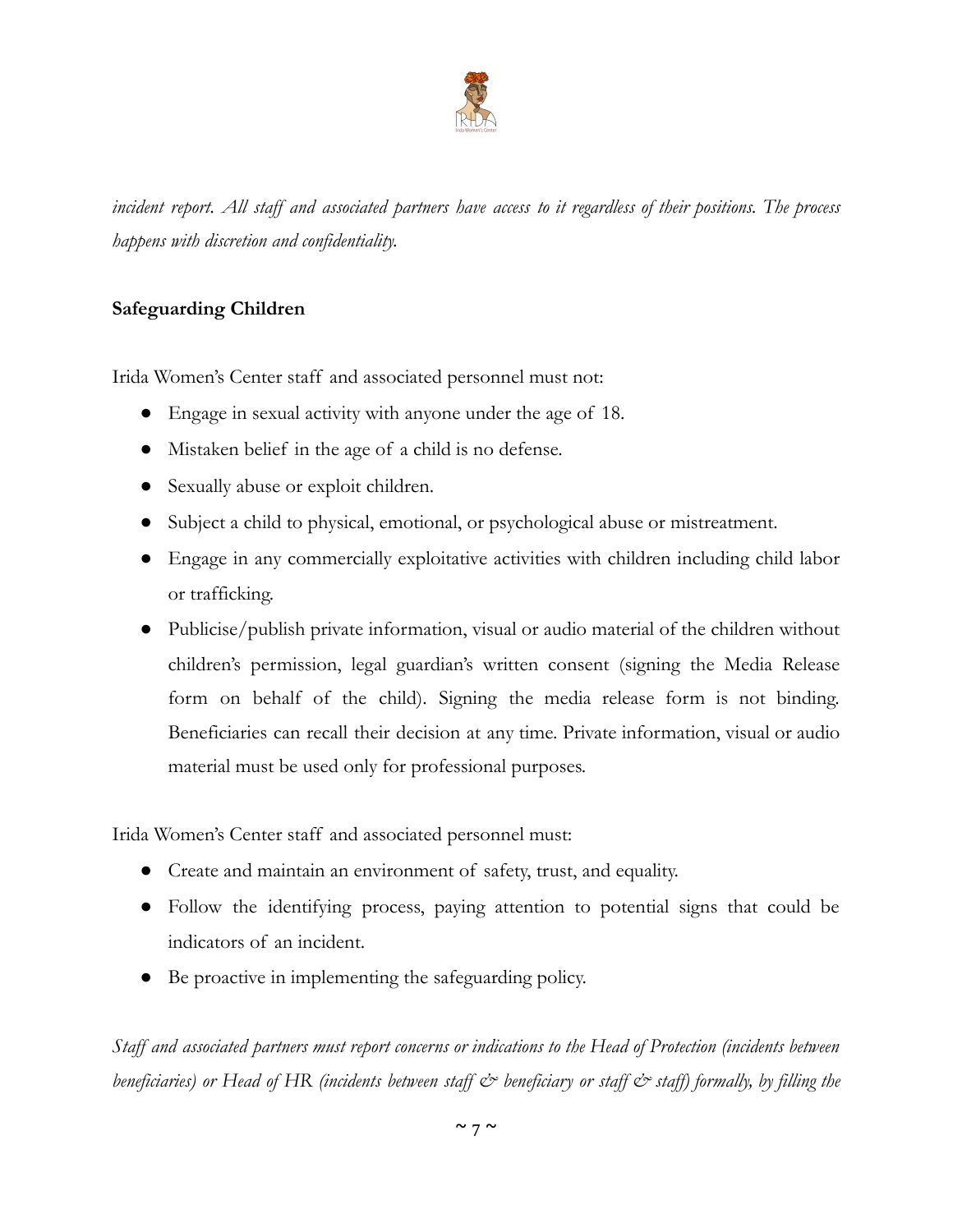

incident report. All staff and associated partners have access to it regardless of their positions. The process *happens with discretion and confidentiality.*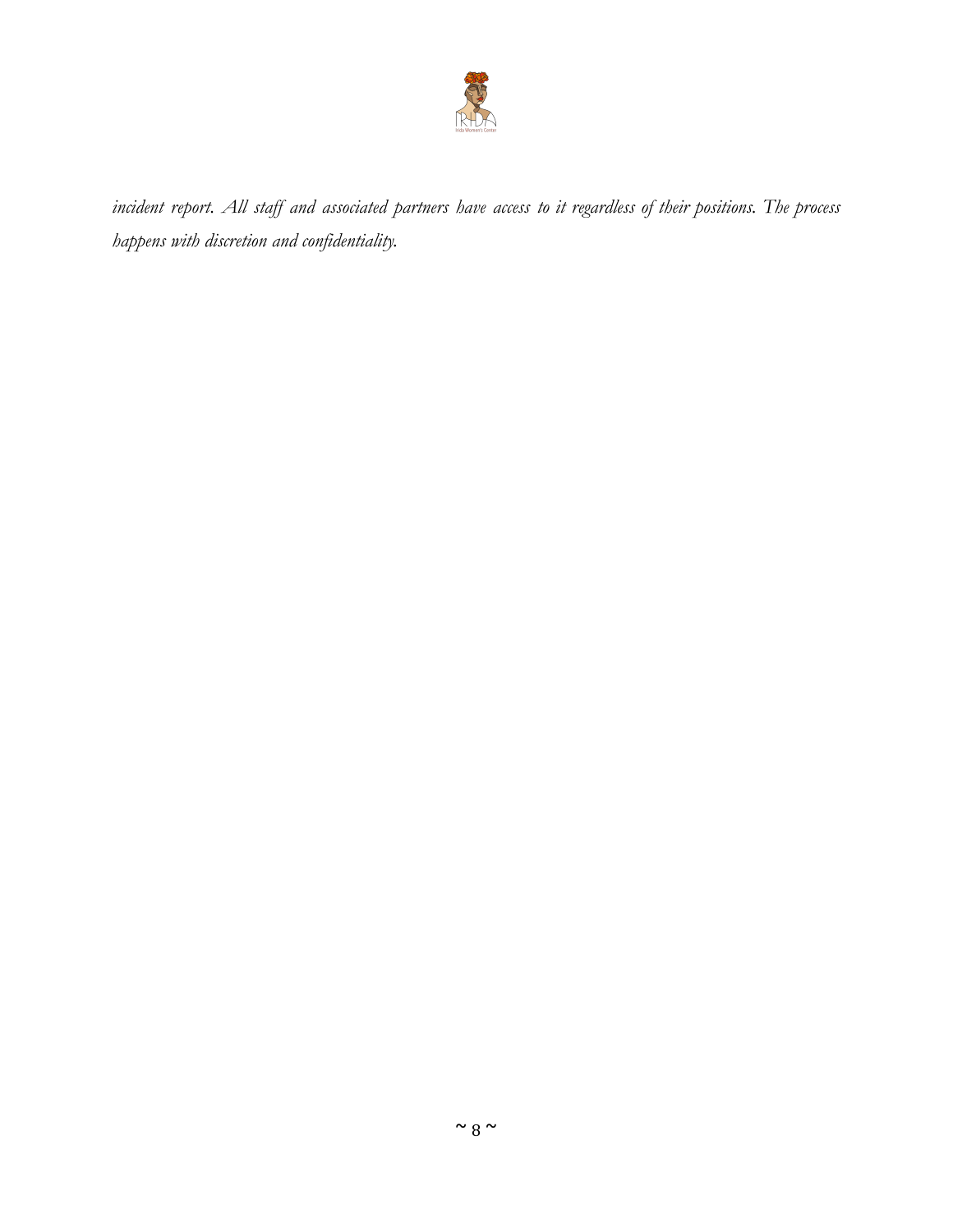

#### **Protection from sexual exploitation and abuse**

Irida Women's Center staff and associated personnel must not:

- Sexually exploit or abuse any person.
- Sexual activity with children is prohibited.
- Exchange of favors for aid is prohibited.
- Exchange money, employment, goods, or services for sex or sexual favors. This includes, but is not limited to, using the services of sex workers, demanding sexual activity in exchange for assistance/service that is due to beneficiaries, and demanding sexual activity in exchange for employment or administrative service.
- Sexual relationships between humanitarian workers and beneficiaries are prohibited due to unequal dynamics of power. Also, they may be considered exploitative.

*Staf and associated partners must report concerns or indications to the Head of Protection (incidents between* beneficiaries) or Head of HR (incidents between staff  $\mathcal{C}^*$  beneficiary or staff  $\mathcal{C}^*$  staff) formally, by filling the incident report. All staff and associated partners have access to it regardless of their positions. The process *happens with discretion and confidentiality. Irida Women's Center and its staf are committed to create and maintain an environment that prevents any kind of sexual exploitation and abuse.*

Beneficiaries and Community Members' responsibilities:

- Beneficiaries and Community Members should report concerns or suspicions to the community's focal points or directly to the Head of Protection.
- The community's focal points must report concerns or suspicions to the Head of Protection or the Head of HR directly and with discretion.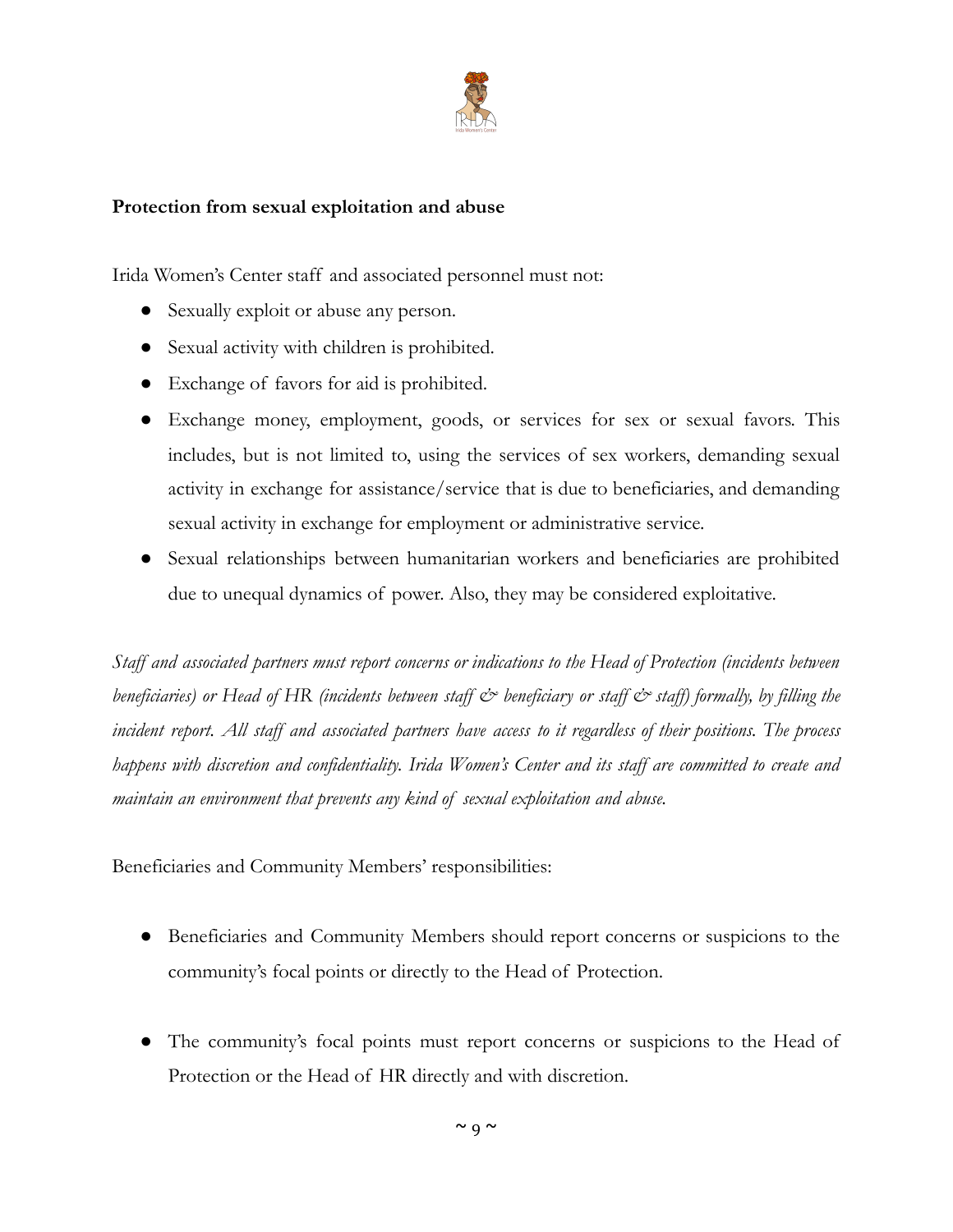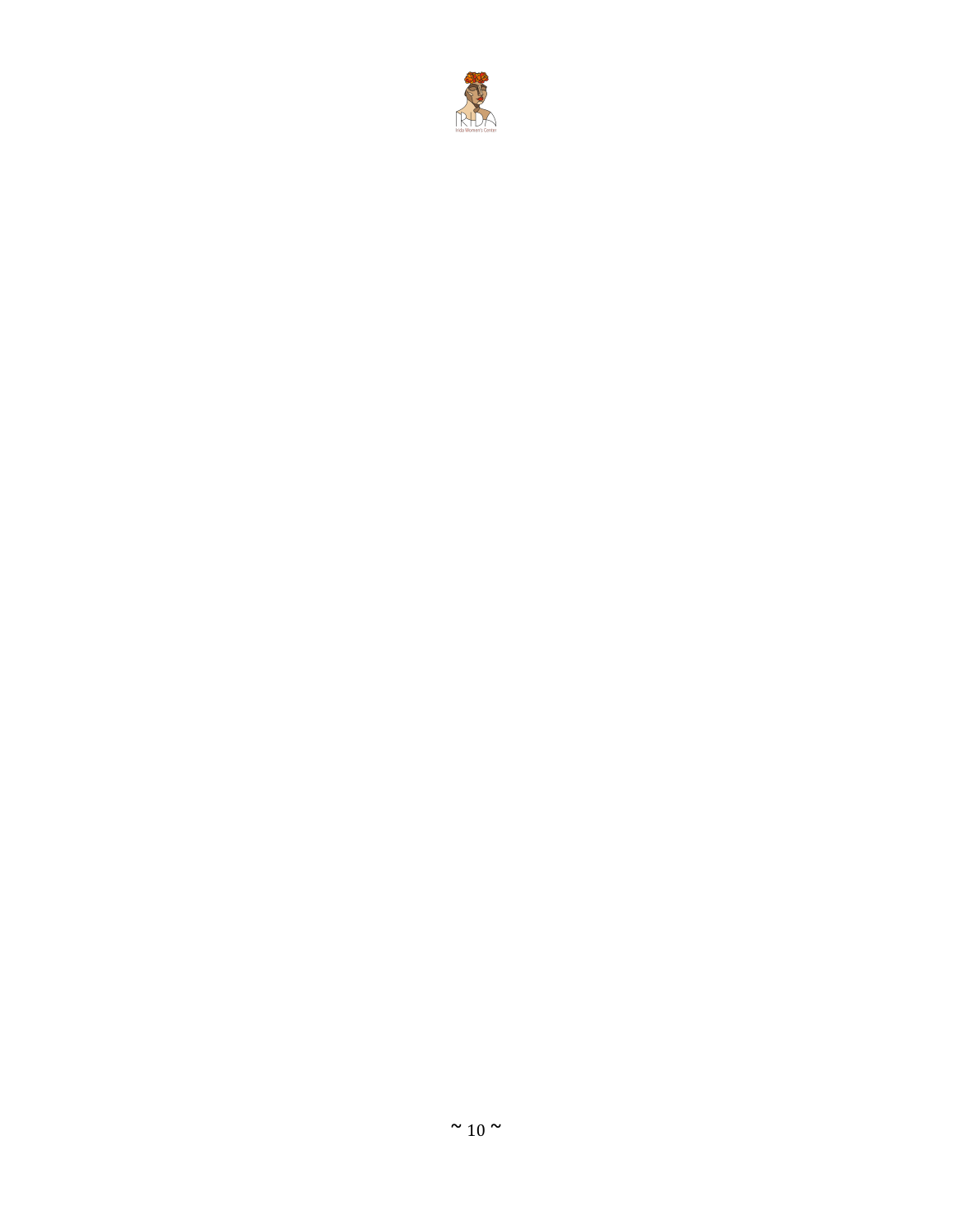

#### Response

We will follow up on safeguarding reports and concerns according to policy and procedure. If necessary, we will undertake any legal and statutory obligations. With discretion and confidentiality, the Designated Person will follow up on the incident report, checking the validity of the information they received via the identifying process.

Irida Women's Center will apply appropriate disciplinary measures to staff, associated personnel, or beneficiary found in breach of policy.

It is Irida Women's Center's policy to report all crimes to the relevant law enforcement authorities unless doing so may pose a risk to the survivor involved in the case.

Within its means, Irida Women's Center will offer support to survivors of harm caused by staff, associated personnel, or a beneficiary. This could include changes to the current policies and regulations, readjustment of the programming or activity, consultation with a qualified counselor/medical assessment, or assistance for protection. Decisions regarding support will be led by the survivor.

# Confidentiality

Confidentiality must be maintained at all stages of the process when dealing with safeguarding concerns. Information relating to the concern and subsequent case management will be shared on a need-to-know basis only and will be always kept secure.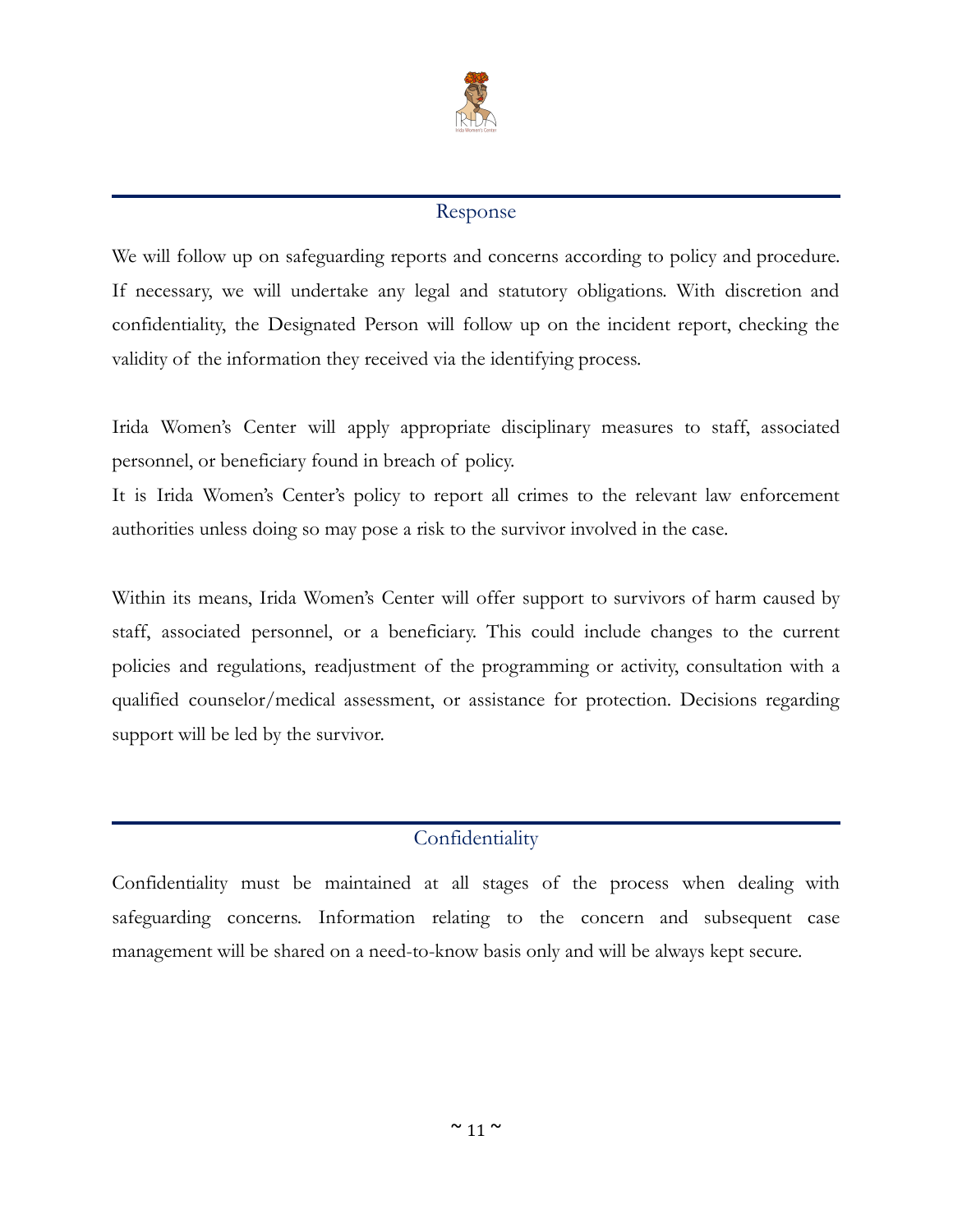

### Safeguarding in Recruitment

Irida Women's Center is fully committed to safe recruitment selection and vetting of potential new staff, trustees, and volunteers.

We have adopted the following safe recruitment practices:

- Those responsible for recruitment and selection are properly oriented on Irida Women's Center's Safeguarding Policy and procedures.
- All vacancy announcements will affirm Irida Women's Center's commitment to our Code of Conduct and Safeguarding Policy.
- Applicant screening will pay particular attention to gaps in employment history or frequent changes of employer and address.
- All essential qualifications and relevant professional accreditations and memberships should be verified to the satisfaction of the relevant recruitment manager.
- The successful candidate will be required to provide proof of identity (passport, ID card).
- All new hires receive comprehensive orientation in the safeguarding policy and procedures and associated documents.
- All new hires are required to sign and abide by the Code of Conduct as a condition of employment.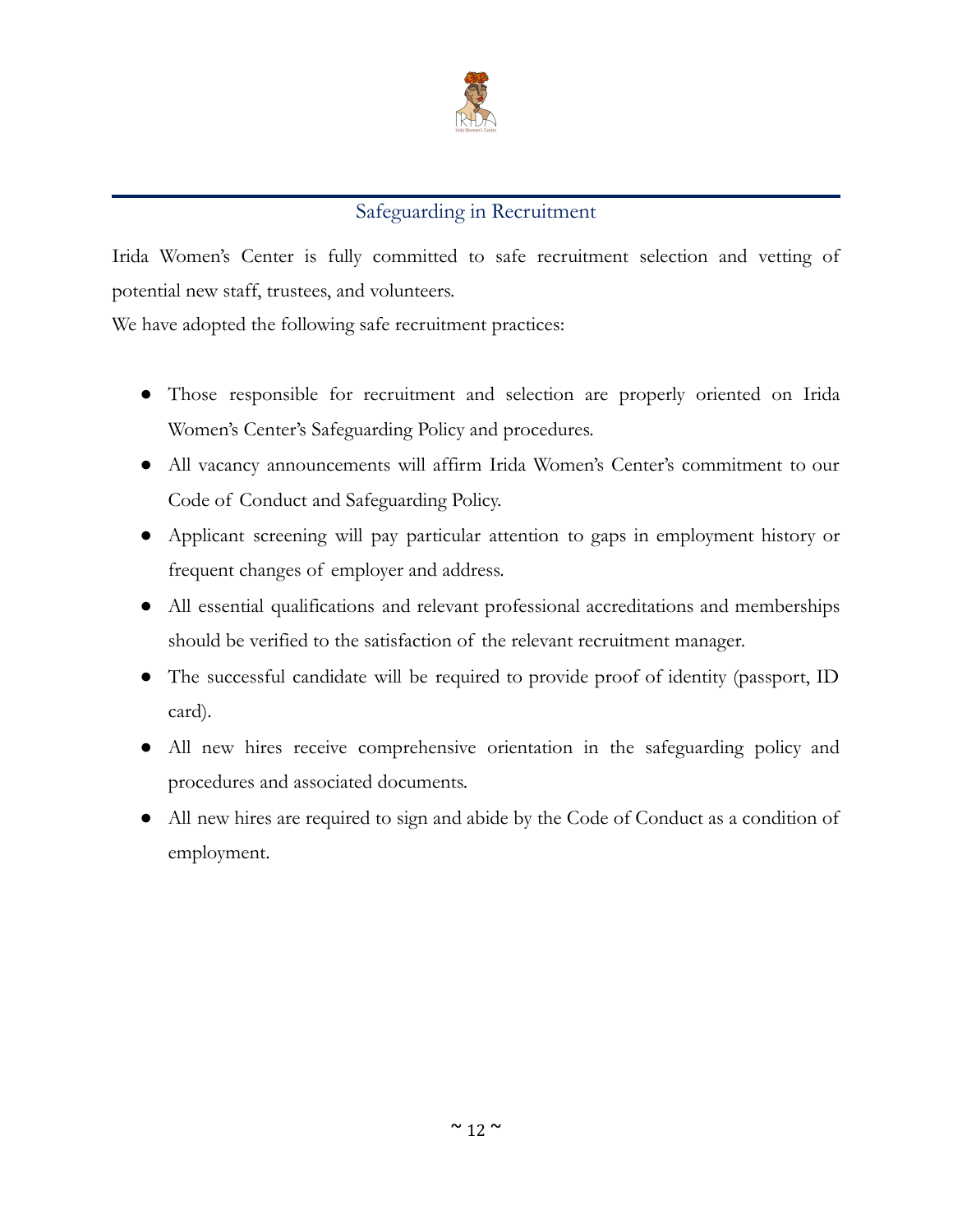

# Appendices

# **APPENDIX ONE**

#### *Incident Report*

- ❏ Victim
- ❏ Witness
- 1. Full name: ……………………………………………………….
- 2. Spoken Language: ………………………………………………
- 3. Current positions: ……………………………………………….

#### *Incident*

| 5. Participants Involved: (names): |
|------------------------------------|

………………………………………………………………………….. ………………………………………………………………………….. …………………………………………………………………………. …………………………………………………………………………. ………………………………………………………………………….. ………………………………………………………………………….. …………………………………………………………………………..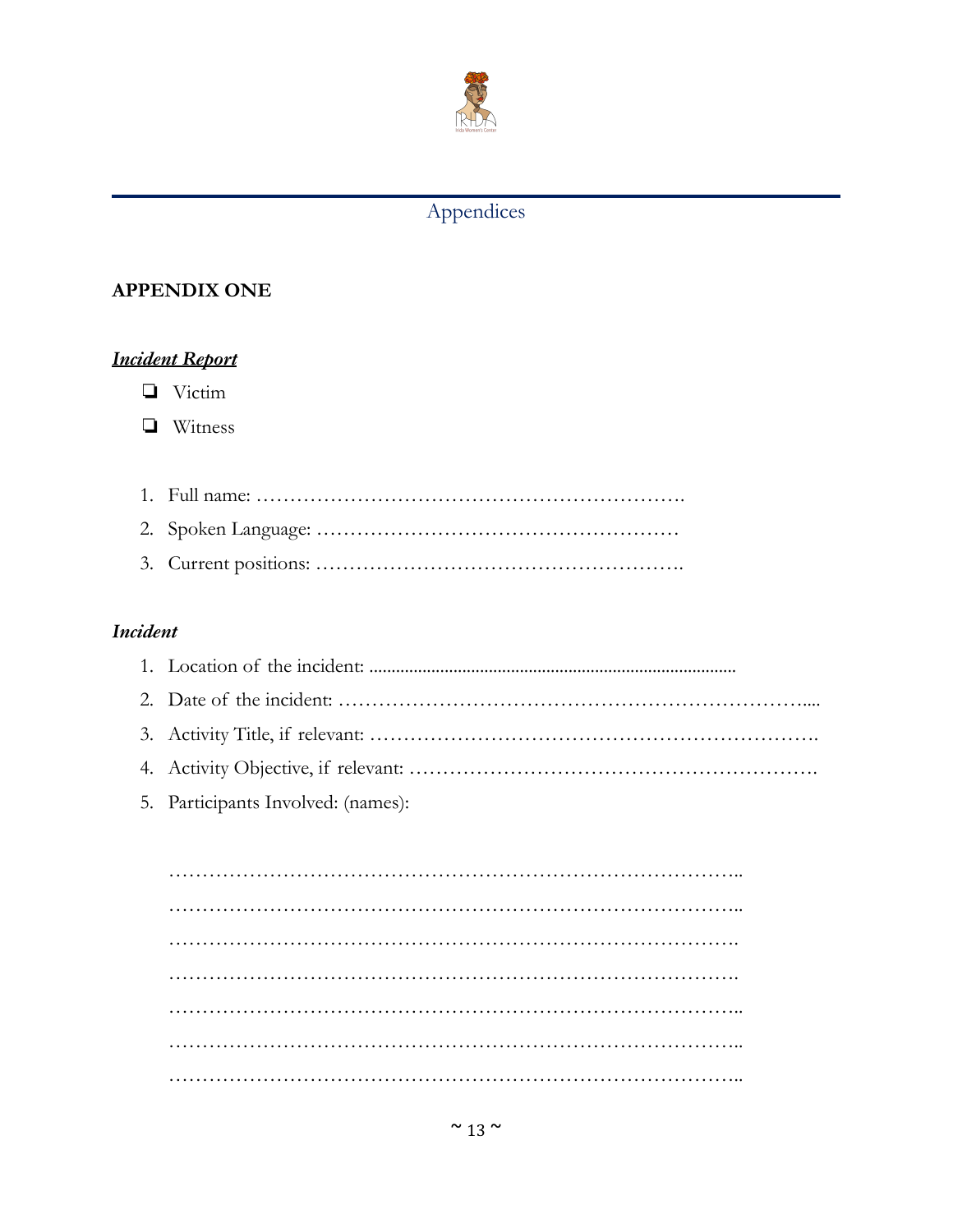

6. Has/Have similar incident(s) with the same participants happened in the past?

7. Description of the incident *(include the witness's observations, with as much detail as possible,* in chronological order).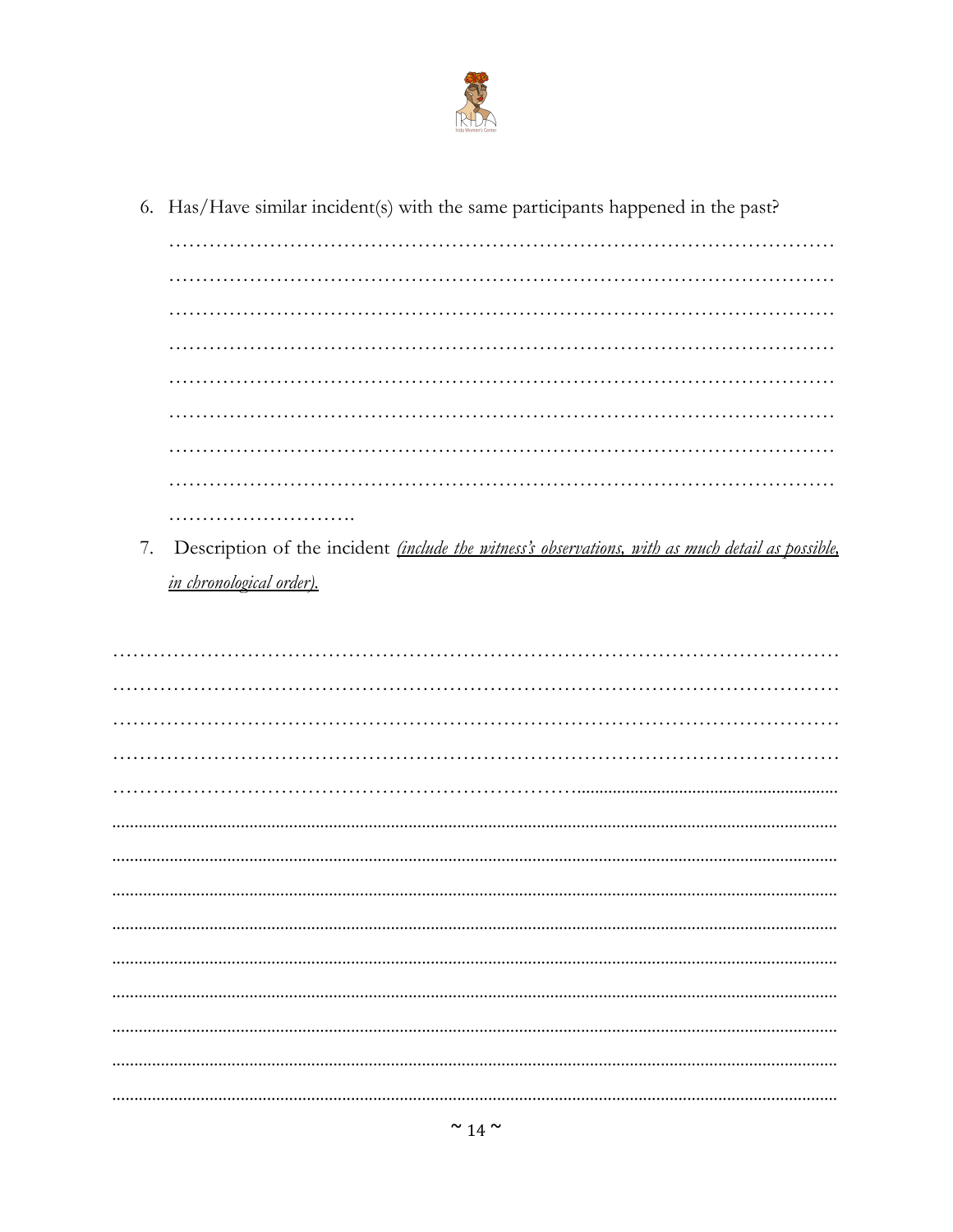

.................................................................................................................................................................... ..............................................................................................................................................

**Consent for Irida Women's Center to share this information, as deemed appropriate (e.g., to report on national authorities, if necessary)**

I, ………………………………………………… give my permission for Irida Women's Center to share the information and to bring up the attention of relevant authorities about the incident I have reported and contact me if needed in the future.

**Full Name: …………………………………………………………….**

**Date: …………………………… Signature:**

**APPENDIX TWO**

**Consent form for Personal Information (it has been translated into all spoken languages of our community)**

………………………………………………., grant permission to **Irida Women's Center** to store my personal information with safety and confidentiality as far as I am an active member of the community. I grant permission to **Irida Women's Center** to use my personal information for communication purposes.

I am informed that my personal information will be automatically deleted from **Irida Women's Center** database in case I leave the country, or I remain inactive for more than six months.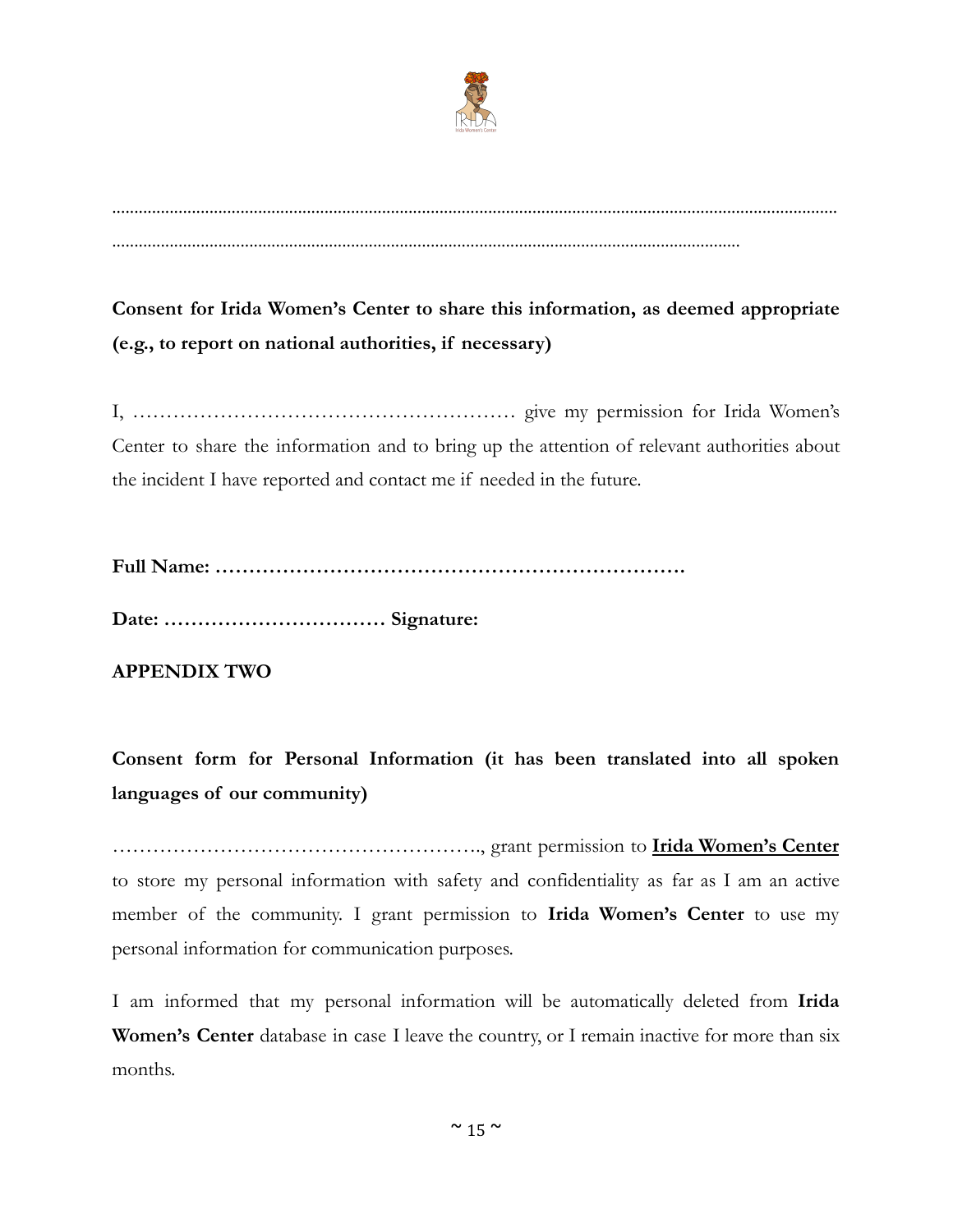

Please **MARK** the paragraph below which applies to your present situation:

\_\_\_\_- I am 18 years old or older and I am competent to contract in my name. I have read this form before signing below, and I fully understand the contents, meaning, and impact of this form. I understand that I am free to address any specific questions regarding this form by submitting those questions before signing, and I agree that if I do not, it will be interpreted as a free and knowledgeable acceptance of the terms of this form.

\_\_\_\_\_ -I am the legal guardian of the below named minor. ………………………………….………………...I have read this form before signing below, and I fully understand the contents, meaning, and impact of this form. I understand that I am free to address any specific questions regarding this form by submitting those questions before signing, and I agree that if I do now, it will be interpreted as a free and knowledgeable acceptance of the terms of this release.

**Full Name: …………………………………………………………….**

**Date: ……………………………………………………………………**

**Signature:**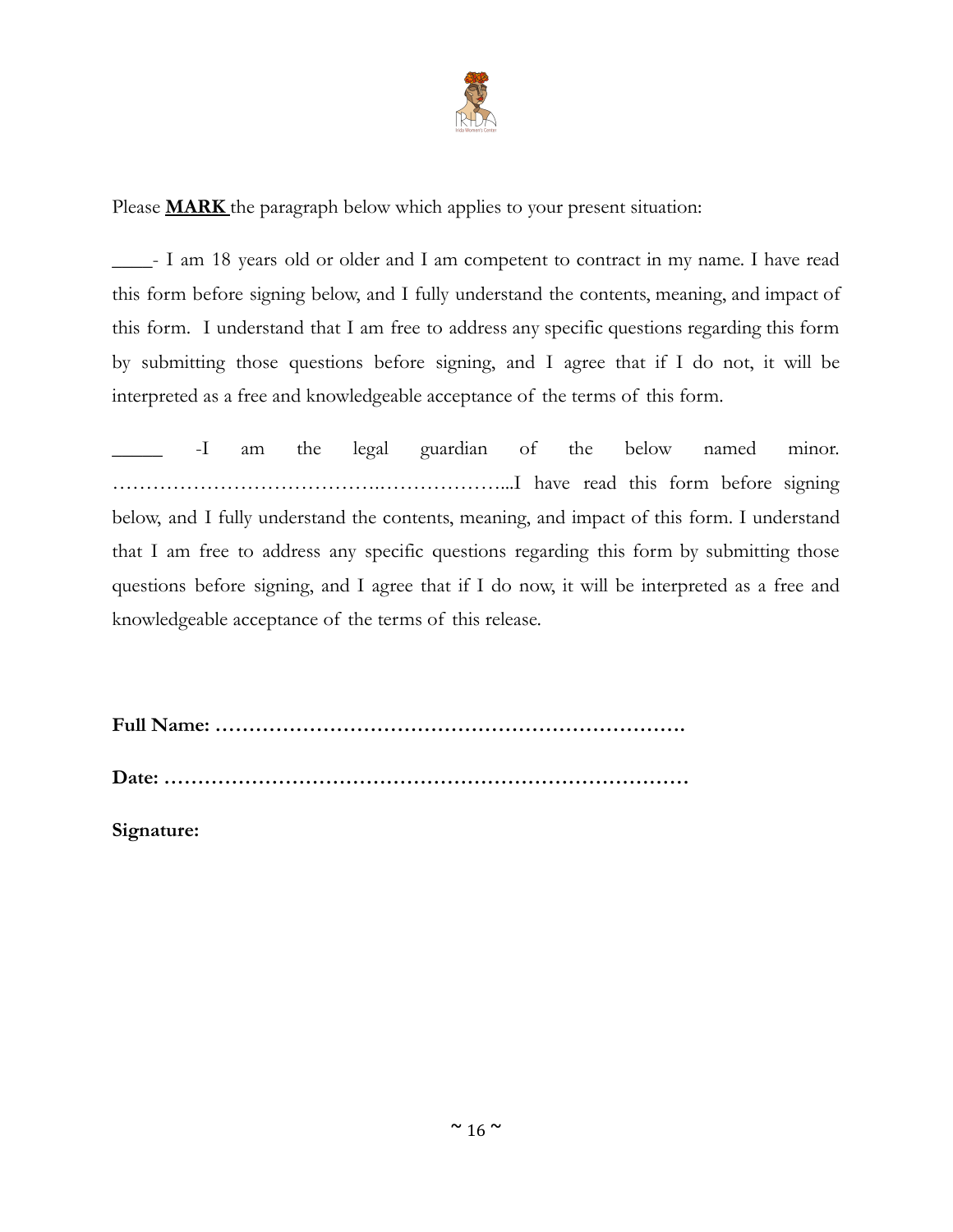

#### **APPENDIX THREE**

#### **Media Release Form (it is translated into all spoken languages of our community)**

I,……………………………………………., grant permission to Irida Women's Center to use my image (non-blurred photograph or/and video) for use in its Media publications including:

(Check all that apply)

Facebook/Instagram

Website and/or Affiliates

**Newsletters** 

Brochures

Magazines

General Publications

Videos

Email Blasts

Other: ………………………………………….

I hereby waive any rights to inspect or approve the finished photographs or other electronic matter that may be used in conjunction with them now or in the future, whether that use is known to me or not, and I waive any royalties or other compensation arising from or related to the use of the image.